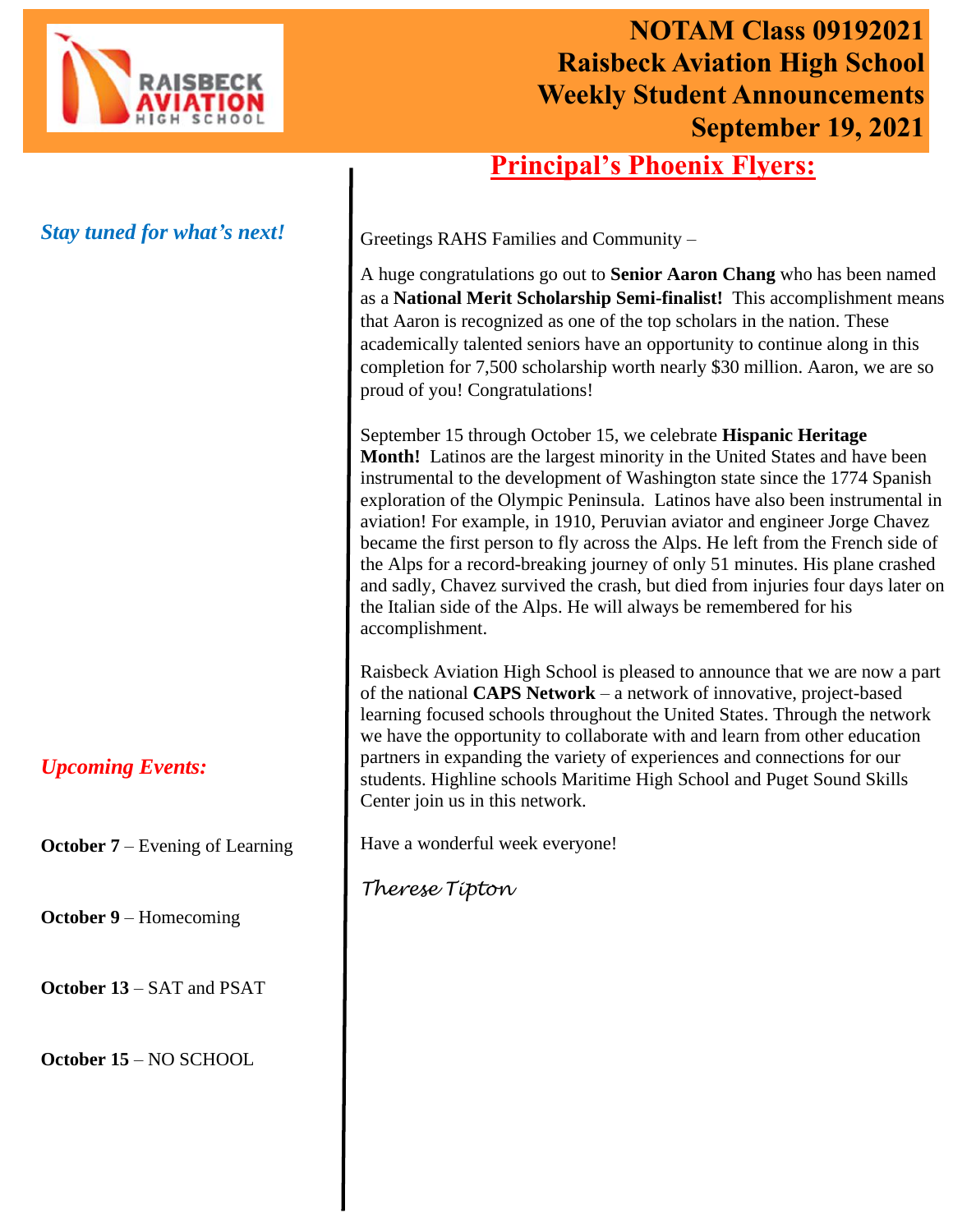**All Highline students will receive free breakfast and lunch for the 2021-2022 school year**, regardless of income level. We are however, encouraging those families who qualify, to fill out the free/reduced lunch form online. [https://apply4meals.highlineschools.org/fma/](https://nam10.safelinks.protection.outlook.com/?url=https%3A%2F%2Fapply4meals.highlineschools.org%2Ffma%2F&data=04%7C01%7CTrish.McGuire%40highlineschools.org%7Cacf76fe2d5e740e059b408d96b5d3a1c%7Ce56e55358e7b44d0bfa81d50833ab846%7C1%7C0%7C637658870418879794%7CUnknown%7CTWFpbGZsb3d8eyJWIjoiMC4wLjAwMDAiLCJQIjoiV2luMzIiLCJBTiI6Ik1haWwiLCJXVCI6Mn0%3D%7C1000&sdata=PXm9%2FbLf7dKk2F5HFrjD8RVU712WFkcdFJmXSomnQuM%3D&reserved=0) And as always, students can bring their own meals from home.

**Students** - The Saturday Morning Physics (SMP) application for the Fall 2021 online session is open! SMP is a freeof-charge series of eleven lectures and tour visits given by Fermilab scientists. The program's purpose is to further the understanding and appreciation of modern physics among high school students. The lectures are aimed at high school students without any previous scientific knowledge. All of the lectures, tours, and question and answer sessions will be held online via Zoom for the Fall 2021 session. A draft of the current lecture schedule is available at this link - [saturdaymorningphysics.fnal.gov/fall-2021-session.](https://nam10.safelinks.protection.outlook.com/?url=https%3A%2F%2Fsaturdaymorningphysics.fnal.gov%2Ffall-2021-session%2F&data=04%7C01%7CTrish.McGuire%40highlineschools.org%7C37229a844e08402bb1ec08d97855c6ea%7Ce56e55358e7b44d0bfa81d50833ab846%7C1%7C0%7C637673132075927744%7CUnknown%7CTWFpbGZsb3d8eyJWIjoiMC4wLjAwMDAiLCJQIjoiV2luMzIiLCJBTiI6Ik1haWwiLCJXVCI6Mn0%3D%7C1000&sdata=ynM54Hi%2FeEoNxLncTSatsavwFd3kcoirfw10ks9ZoQg%3D&reserved=0)The application deadline for the Fall Session is September 20. Applicants will be notified of their acceptance soon after that date. The application can be accessed at [https://saturdaymorningphysics.fnal.gov/.](https://nam10.safelinks.protection.outlook.com/?url=https%3A%2F%2Fsaturdaymorningphysics.fnal.gov%2F&data=04%7C01%7CTrish.McGuire%40highlineschools.org%7C37229a844e08402bb1ec08d97855c6ea%7Ce56e55358e7b44d0bfa81d50833ab846%7C1%7C0%7C637673132075927744%7CUnknown%7CTWFpbGZsb3d8eyJWIjoiMC4wLjAwMDAiLCJQIjoiV2luMzIiLCJBTiI6Ik1haWwiLCJXVCI6Mn0%3D%7C1000&sdata=EWtwASUM7uHxxNIzdHI3WzqtKeuPV3zB094vkF7LA4A%3D&reserved=0) Please email [saturdaymorningphysicsstudents@fnal.gov](mailto:saturdaymorningphysicsstudents@fnal.gov) with any questions.

**Students -New PE and Art contracts for 2021-2022:** Starting a new PE or Art contract? Register for the PE & Art Contract class in Canvas using this link: [https://hsd.instructure.com/enroll/H4ENP3.](https://nam10.safelinks.protection.outlook.com/?url=https%3A%2F%2Fhsd.instructure.com%2Fenroll%2FH4ENP3&data=04%7C01%7CTrish.McGuire%40highlineschools.org%7C89160c4a9d534528ee5b08d9793843ac%7Ce56e55358e7b44d0bfa81d50833ab846%7C1%7C0%7C637674104825977307%7CUnknown%7CTWFpbGZsb3d8eyJWIjoiMC4wLjAwMDAiLCJQIjoiV2luMzIiLCJBTiI6Ik1haWwiLCJXVCI6Mn0%3D%7C1000&sdata=gi69m0xOtj7nDXFUBeyNe0kxHqphaDvbI7fcpbo3mMc%3D&reserved=0) All contracts started after September 2 must use this Canvas class. See Mr. Sav any time if you have questions or need help.

**Students - Dress Standard:** Being back at school means getting back into our dress standard. See the [Student](https://nam10.safelinks.protection.outlook.com/?url=https%3A%2F%2Frahs.highlineschools.org%2Fabout%2Fstudent-handbook&data=04%7C01%7CTrish.McGuire%40highlineschools.org%7C89160c4a9d534528ee5b08d9793843ac%7Ce56e55358e7b44d0bfa81d50833ab846%7C1%7C0%7C637674104825977307%7CUnknown%7CTWFpbGZsb3d8eyJWIjoiMC4wLjAwMDAiLCJQIjoiV2luMzIiLCJBTiI6Ik1haWwiLCJXVCI6Mn0%3D%7C1000&sdata=G73vgBcEdPicDg4TffxqjntYy84nAEVX5SjdwG70h6Q%3D&reserved=0)  [Handbook](https://nam10.safelinks.protection.outlook.com/?url=https%3A%2F%2Frahs.highlineschools.org%2Fabout%2Fstudent-handbook&data=04%7C01%7CTrish.McGuire%40highlineschools.org%7C89160c4a9d534528ee5b08d9793843ac%7Ce56e55358e7b44d0bfa81d50833ab846%7C1%7C0%7C637674104825977307%7CUnknown%7CTWFpbGZsb3d8eyJWIjoiMC4wLjAwMDAiLCJQIjoiV2luMzIiLCJBTiI6Ik1haWwiLCJXVCI6Mn0%3D%7C1000&sdata=G73vgBcEdPicDg4TffxqjntYy84nAEVX5SjdwG70h6Q%3D&reserved=0) for details or look for posters around school.

**Students** - **PSAT & SAT** are coming up on **Wednesday October 13** for grades 10-12. Get a good night's sleep, get to school on time, and bring water, a snack, and a calculator if you have one. Free PSAT prep resources are at [https://collegereadiness.collegeboard.org/psat-nmsqt-psat-10/practice,](https://nam10.safelinks.protection.outlook.com/?url=https%3A%2F%2Fcollegereadiness.collegeboard.org%2Fpsat-nmsqt-psat-10%2Fpractice&data=04%7C01%7CTrish.McGuire%40highlineschools.org%7C89160c4a9d534528ee5b08d9793843ac%7Ce56e55358e7b44d0bfa81d50833ab846%7C1%7C0%7C637674104825987263%7CUnknown%7CTWFpbGZsb3d8eyJWIjoiMC4wLjAwMDAiLCJQIjoiV2luMzIiLCJBTiI6Ik1haWwiLCJXVCI6Mn0%3D%7C1000&sdata=eAkWUEDIwd%2FJwyxDHJ7N%2BZ2Wd%2FsRUI20lIa6n3sGEuU%3D&reserved=0) and free SAT prep resources are at [https://www.khanacademy.org/test-prep/sat.](https://nam10.safelinks.protection.outlook.com/?url=https%3A%2F%2Fwww.khanacademy.org%2Ftest-prep%2Fsat&data=04%7C01%7CTrish.McGuire%40highlineschools.org%7C89160c4a9d534528ee5b08d9793843ac%7Ce56e55358e7b44d0bfa81d50833ab846%7C1%7C0%7C637674104825987263%7CUnknown%7CTWFpbGZsb3d8eyJWIjoiMC4wLjAwMDAiLCJQIjoiV2luMzIiLCJBTiI6Ik1haWwiLCJXVCI6Mn0%3D%7C1000&sdata=CxJ6%2FXk0O%2BjZqhGIodUMiT57QJgFQTMqQHGconZKXSE%3D&reserved=0) For questions see Mr. Sav.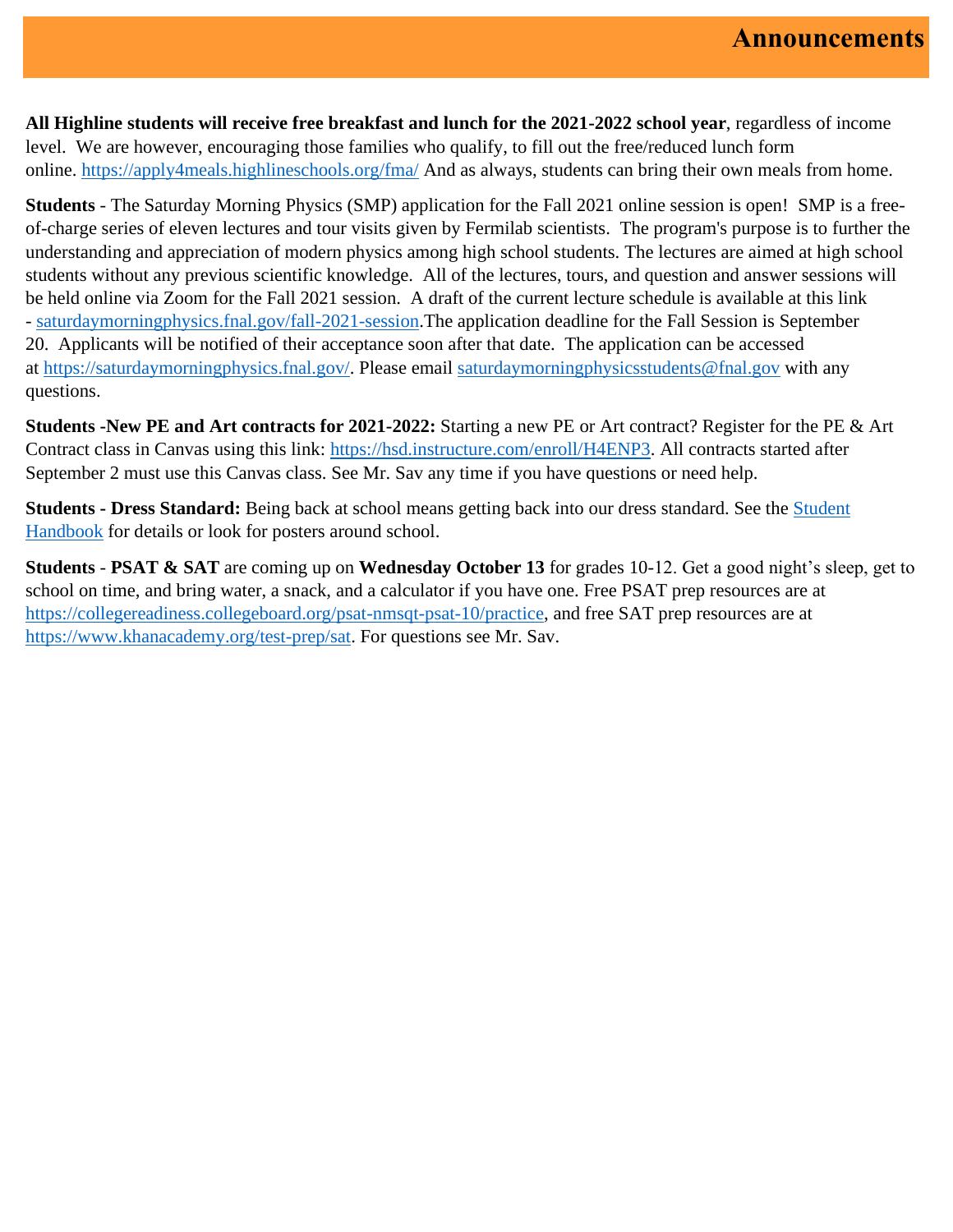## **ACE**

**Interested in aviation?** ACE Club is starting up again for the year! Our kickoff meeting will be on **Wednesday the 22nd at lunch.** Meet in **Ms. Farrell's room 3210** (Mr. Chapman's old room), and subsequent meetings will be on the **first and third Wednesdays** of each month. All students welcome! Email Lyra Young [\(LyraRYoung@gmail.com\)](mailto:LyraRYoung@gmail.com) for more information or any questions.

## **AIAA**

Are you interested in a career in the aerospace industry? Do you have a passion for hands-on aerospace-related projects? If so, come check out AIAA in Mr. McComb's room on September 14th from 3:45 to 5pm. For more information, please contact Jason Poon [\(5000901@g.highlineschools.org\)](mailto:5000901@g.highlineschools.org) or Atticus Bhat [\(atticusbhat@gmail.com\)](mailto:atticusbhat@gmail.com).

## **BSU**

First BSU Meeting on September 15, during lunch! We will have games and club information available to anyone interested in joining. The meeting will be in Ms. St. Clair's Room, 3150. If you have any questions, email the BSU advisor, Ms. St. Clair at [cori.stclair@highlineschools.org](mailto:cori.stclair@highlineschools.org) or Jazzeriah Greg at [4049979@g.highlineschools.org.](mailto:4049979@g.highlineschools.org)

## **GSA**

Fridays during lunch with Ms. Marshalla, room 3140.

## **Key Club**

First meeting September 23<sup>rd</sup> at lunch, outside by our Raisbeck Aviation sign. For any questions email Evan Palisoc at 4054342@g.highlineschools.org.

## **Phoenix Force Robotics**

Tuesday and Thursdays from 4:00 PM – 6:00 PM with Mr. Joshi in room(s) 1610, 1620 & 1640.

## **Speech and Debate**

First meeting on Tuesday, September 21<sup>st</sup> in the BPC from 3:30 to 5:00 after school. Everyone is invited to come learn about the club and it's different events.

## **Turbulence Ultimate Frisbee**

Turbulence Ultimate Frisbee Club is back! The 2021 Fall HS Boys School Team League is happening! If you're a new player interested in playing this fall or winter and would like to receive team updates, please reach out to Nancy Scheyer Gholston at [nscheyer@msn.com](mailto:nscheyer@msn.com) to be added to our email list. Girls are welcome at practice and the winter season is Co-Ed. All skill levels are welcome!

## **WAI**

WAI is holding an information meeting for new and returning members on **Wednesday, September 22nd**, during lunch in Ms.Chelsea Olson's room (3580). Women in Aviation works to empower girls in our school and our community and creates a supportive environment for members to explore their passions and future. Not only will you earn volunteer hours while giving back to our Monthly Tech Connects and annual Girls Stem Day, but being a member of WAI allows you to get free mentorship for interview prep, college apps, and more! For more information contact [leahmathew0815@gmail.com](mailto:leahmathew0815@gmail.com)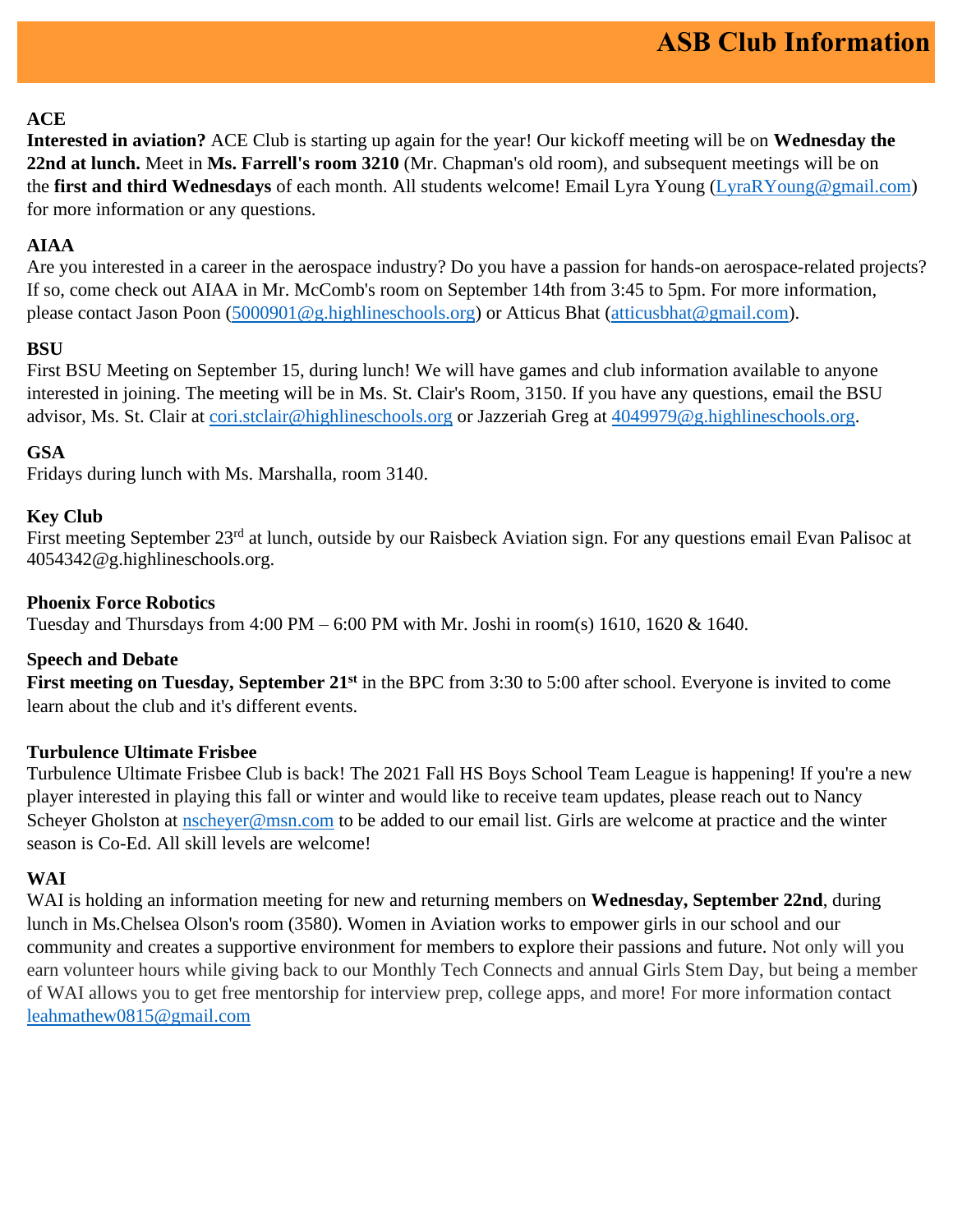For Mental Health Resources, scholarships, financial aid, and college application resources, visit Ms. Carper's website: **<https://rahs.highlineschools.org/academics/counseling-center>**

Seniors: Before the FAFSA opens October 1, get your FSA ID here: [https://studentaid.gov/fsa-id/create](https://nam10.safelinks.protection.outlook.com/?url=https%3A%2F%2Fstudentaid.gov%2Ffsa-id%2Fcreate-account%2Flaunch&data=04%7C01%7CTrish.McGuire%40highlineschools.org%7C0ca08b85467248ddf95908d979579d81%7Ce56e55358e7b44d0bfa81d50833ab846%7C1%7C0%7C637674239470442368%7CUnknown%7CTWFpbGZsb3d8eyJWIjoiMC4wLjAwMDAiLCJQIjoiV2luMzIiLCJBTiI6Ik1haWwiLCJXVCI6Mn0%3D%7C1000&sdata=NkRh%2FeMAcul%2Bn6lpDmXHGhVagyHckajivalvSGpd%2BVQ%3D&reserved=0)[account/launch](https://nam10.safelinks.protection.outlook.com/?url=https%3A%2F%2Fstudentaid.gov%2Ffsa-id%2Fcreate-account%2Flaunch&data=04%7C01%7CTrish.McGuire%40highlineschools.org%7C0ca08b85467248ddf95908d979579d81%7Ce56e55358e7b44d0bfa81d50833ab846%7C1%7C0%7C637674239470442368%7CUnknown%7CTWFpbGZsb3d8eyJWIjoiMC4wLjAwMDAiLCJQIjoiV2luMzIiLCJBTiI6Ik1haWwiLCJXVCI6Mn0%3D%7C1000&sdata=NkRh%2FeMAcul%2Bn6lpDmXHGhVagyHckajivalvSGpd%2BVQ%3D&reserved=0)

**FAFSA/WASFA Webinars:** Join College Success Foundation's FAFSA/WASFA webinar to learn about which financial aid form to apply to, what documents you'll need, review the FAFSA/WASFA, learn how to address special circumstances and prepare for next steps!

#### **Sessions in English:**

**September 28, 2021** 

6:00-8:00 PM

Registration: [https://tinyurl.com/3pnreuzf](https://nam10.safelinks.protection.outlook.com/?url=https%3A%2F%2Ftinyurl.com%2F3pnreuzf&data=04%7C01%7CTrish.McGuire%40highlineschools.org%7C93c66dd4f16245de69e808d973d1c624%7Ce56e55358e7b44d0bfa81d50833ab846%7C1%7C0%7C637668167066511790%7CUnknown%7CTWFpbGZsb3d8eyJWIjoiMC4wLjAwMDAiLCJQIjoiV2luMzIiLCJBTiI6Ik1haWwiLCJXVCI6Mn0%3D%7C1000&sdata=2N3lc1oK3k1o1GYKMqFfxmSacjVTeCVvVlDV3uE6FJw%3D&reserved=0)

**October 5, 2021**

6:00-8:00 PM

Registration: [https://tinyurl.com/4h3ncth6](https://nam10.safelinks.protection.outlook.com/?url=https%3A%2F%2Ftinyurl.com%2F4h3ncth6&data=04%7C01%7CTrish.McGuire%40highlineschools.org%7C93c66dd4f16245de69e808d973d1c624%7Ce56e55358e7b44d0bfa81d50833ab846%7C1%7C0%7C637668167066521749%7CUnknown%7CTWFpbGZsb3d8eyJWIjoiMC4wLjAwMDAiLCJQIjoiV2luMzIiLCJBTiI6Ik1haWwiLCJXVCI6Mn0%3D%7C1000&sdata=g72786QN8B482G0YK0NQhU8EeLRWAJhlslKm%2FDY%2FRss%3D&reserved=0)

#### **October 19, 2021**

6:00-8:00 PM

Registration: [https://tinyurl.com/3cxvzec2](https://nam10.safelinks.protection.outlook.com/?url=https%3A%2F%2Ftinyurl.com%2F3cxvzec2&data=04%7C01%7CTrish.McGuire%40highlineschools.org%7C93c66dd4f16245de69e808d973d1c624%7Ce56e55358e7b44d0bfa81d50833ab846%7C1%7C0%7C637668167066531687%7CUnknown%7CTWFpbGZsb3d8eyJWIjoiMC4wLjAwMDAiLCJQIjoiV2luMzIiLCJBTiI6Ik1haWwiLCJXVCI6Mn0%3D%7C1000&sdata=LPDZSeP1fH6769mjM8IyY7ORTdW%2FrEAnnlod6ARLvug%3D&reserved=0)

#### **Sessions in Spanish:**

**September 29, 2021**

6:00-7:30 PM

Registration: [https://tinyurl.com/drkpmp26](https://nam10.safelinks.protection.outlook.com/?url=https%3A%2F%2Ftinyurl.com%2Fdrkpmp26&data=04%7C01%7CTrish.McGuire%40highlineschools.org%7C93c66dd4f16245de69e808d973d1c624%7Ce56e55358e7b44d0bfa81d50833ab846%7C1%7C0%7C637668167066531687%7CUnknown%7CTWFpbGZsb3d8eyJWIjoiMC4wLjAwMDAiLCJQIjoiV2luMzIiLCJBTiI6Ik1haWwiLCJXVCI6Mn0%3D%7C1000&sdata=ej1Ld2HDicmIVVKqNrhGMRloqL%2BQ7T8vBOOgvaEFG24%3D&reserved=0)

**October 7, 2021**

6:00-7:30 PM

Registration: [https://tinyurl.com/bxvyn6cs](https://nam10.safelinks.protection.outlook.com/?url=https%3A%2F%2Ftinyurl.com%2Fbxvyn6cs&data=04%7C01%7CTrish.McGuire%40highlineschools.org%7C93c66dd4f16245de69e808d973d1c624%7Ce56e55358e7b44d0bfa81d50833ab846%7C1%7C0%7C637668167066541641%7CUnknown%7CTWFpbGZsb3d8eyJWIjoiMC4wLjAwMDAiLCJQIjoiV2luMzIiLCJBTiI6Ik1haWwiLCJXVCI6Mn0%3D%7C1000&sdata=Pia5ehkDccli%2B6ES3nfOogxdSak7ME0ShBd3e4mPbmQ%3D&reserved=0)

## **October 21, 2021**

6:00-7:30 PM

Registration: [https://tinyurl.com/3vywr78z](https://nam10.safelinks.protection.outlook.com/?url=https%3A%2F%2Ftinyurl.com%2F3vywr78z&data=04%7C01%7CTrish.McGuire%40highlineschools.org%7C93c66dd4f16245de69e808d973d1c624%7Ce56e55358e7b44d0bfa81d50833ab846%7C1%7C0%7C637668167066541641%7CUnknown%7CTWFpbGZsb3d8eyJWIjoiMC4wLjAwMDAiLCJQIjoiV2luMzIiLCJBTiI6Ik1haWwiLCJXVCI6Mn0%3D%7C1000&sdata=rV%2Bt%2FIhGTn9oyhYk%2FblOh6kuVkc8Ve2nZYZFi%2FMOO2Y%3D&reserved=0)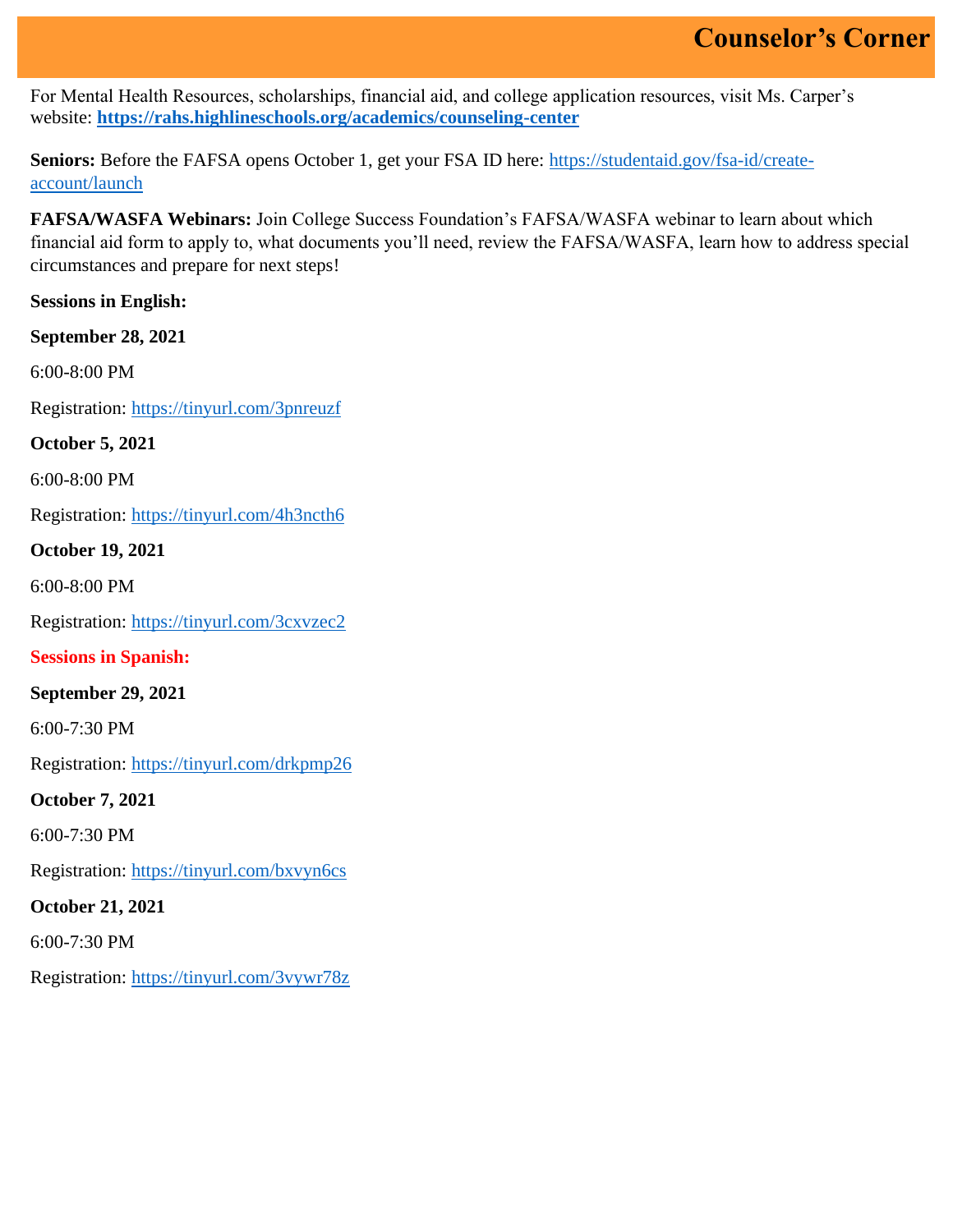#### **Internship Opportunity**

Sign Shop Intern

#### **Requirements:**

Must be fully Covid vaccinated and wear a facemask

#### **Qualifications:**

- Able to use graphics programs to create basic sign layouts
- Skilled Craftsperson
- Able to follow detailed instructions
- Skilled with hand tools

#### **In this job, you will:**

- Use graphics apps to create basic sign layouts (software provided. Must have personal laptop). You will have the opportunity to do more advanced graphic design if you have the skills.
- Assemble signs on a worktable
- Other duties as assigned: Sweep the floor, take out the trash etc.

#### **Hours:**

• Friday afternoons 3-5 or when you can fit it in and school is not in session

**Salary: \$11.48 per hour To Apply:** Submit a resume or email outlining why you think you would be a good fit to [dave@signsofs](mailto:dave@signsof)eattle.com

#### **Company History:**

#### Signs of Seattle 6263 Ellis AVE South, Seattle

A 16-year-old company, Signs of Seattle has a stelar reputation for the highest level of service and good will from our customers. This job will be outstanding resume experience and will bolster any application you submit for college.

**Women in Aviation**, International is once again hosting the worldwide *Girls in Aviation Day* **on Saturday, September 25th,** and the Washington State Chapter has a fabulous day planned for young ladies ages 12 and up. Interested girls are invited to attend this **free**, inspirational and exciting event about aviation and aerospace careers. This day is generously hosted by the Harvey family at Harvey Field Airport in Snohomish, an airport owned and run by women. It will be a fun and busy day. The girls will explore Harvey Field, meet the teams who run the airport, the jump center, the maintenance facility, and the flight training center. They can explore aircraft, too. Our accomplished chapter members and friends will share their career and training stories, and provide a lot of hands-on encouragement and mentoring. Lunch is provided, and if we're lucky, the wonderful Airlift NW helicopter team will drop in to share their aircraft and talk about their work. *Space for 30 girls only, so don't delay!*

- **EVENT:** 7th Annual Girls in Aviation Day
- **DATE:** Saturday, September 25th, 2021
- **TIME: 10:00 am to 2:00 pm**
- **PLACE: Harvey Field, Snohomish**
	- 9900 Airport Way
	- Snohomish, WA 98296
- **WHO:** Girls ages 12 and up
- **COST:** The event is free. Just bring your young lady.
- **RSVP:** Rebecca at [rebaviator@gmail.com](mailto:rebaviator@gmail.com) or [washingtonwai.10@gmail.com](mailto:washingtonwai.10@gmail.com)

## **Earn Cooperative Worksite Learning Credit**

Volunteer positions are available at the Museum of Flight **Aviation Pavilion Ambassador** [https://www.museumofflight.org/About-Us/careers/3030/aviation-pavilion-ambassador](https://nam10.safelinks.protection.outlook.com/?url=https%3A%2F%2Fwww.museumofflight.org%2FAbout-Us%2Fcareers%2F3030%2Faviation-pavilion-ambassador&data=04%7C01%7CTrish.McGuire%40highlineschools.org%7C6c1af608f73441edec9b08d97a2f664c%7Ce56e55358e7b44d0bfa81d50833ab846%7C1%7C0%7C637675166257251175%7CUnknown%7CTWFpbGZsb3d8eyJWIjoiMC4wLjAwMDAiLCJQIjoiV2luMzIiLCJBTiI6Ik1haWwiLCJXVCI6Mn0%3D%7C1000&sdata=Gu8YAytUG%2Bdnxm3DXQq8lFYdr3rWpSL%2F6wYCY0o19z0%3D&reserved=0) **Gallery Ambassador** [https://www.museumofflight.org/About-Us/careers/2811/gallery-ambassador](https://nam10.safelinks.protection.outlook.com/?url=https%3A%2F%2Fwww.museumofflight.org%2FAbout-Us%2Fcareers%2F2811%2Fgallery-ambassador&data=04%7C01%7CTrish.McGuire%40highlineschools.org%7C6c1af608f73441edec9b08d97a2f664c%7Ce56e55358e7b44d0bfa81d50833ab846%7C1%7C0%7C637675166257261132%7CUnknown%7CTWFpbGZsb3d8eyJWIjoiMC4wLjAwMDAiLCJQIjoiV2luMzIiLCJBTiI6Ik1haWwiLCJXVCI6Mn0%3D%7C1000&sdata=JLNNY2t0BC2YEScvSHvtv8Vre9bgOnWdWbVzXPCJhiU%3D&reserved=0)

## *For questions regarding internships, email Ms. Olsen at [renee.olsen@highlineschools.org](mailto:renee.olsen@highlineschools.org) or call 206-631-7210*.